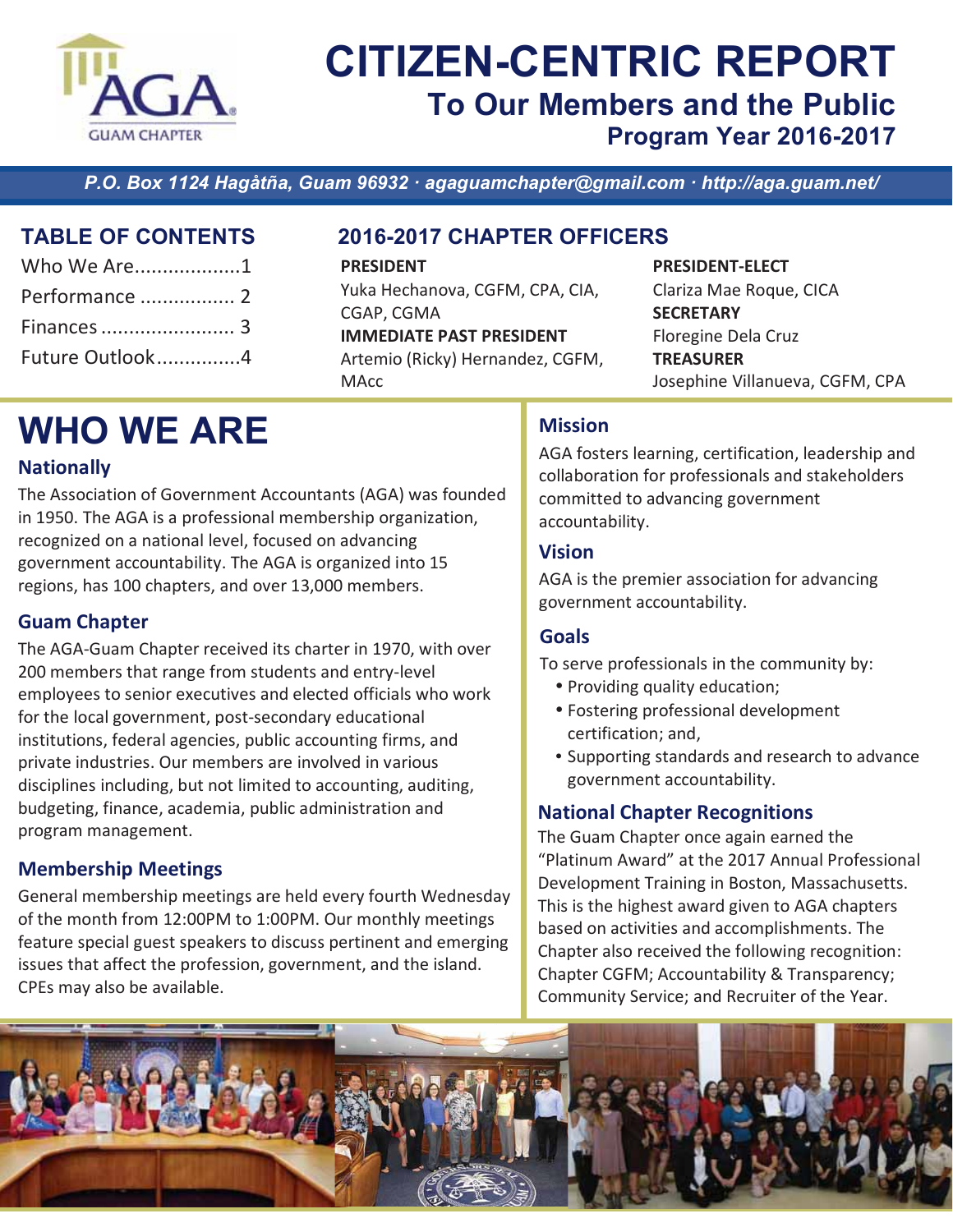

## **PERFORMANCE** Program Year 2016-2017

#### **Member Demographics**

The Guam Chapter has 223 members primarily from local government agencies in program year 2016-2017.

| <b>Membership</b>      | 2015           | 2016           | 2017           | % Change |
|------------------------|----------------|----------------|----------------|----------|
| <b>Full Government</b> | 104            | 105            | 148            | 41%      |
| <b>Early Career</b>    | 11             | 20             | 35             | 75%      |
| Student                | 1              | $\overline{2}$ | 6              | 200%     |
| Retired                | 5              | 4              | 5              | 25%      |
| Lifetime               | $\mathfrak{p}$ | $\mathfrak{D}$ | $\overline{2}$ | 0%       |
| <b>Private Sector</b>  | 39             | 42             | 27             | (36%)    |
| <b>Total members</b>   | 162            | 175            | 223            | 27%      |

### **Retention Rate**

Our program year starts on July 1st and ends on June 30th of the following year. In 2017, there were 76 new members, the highest in the past five years. Member retention rate in 2017 was 91%.

| <b>Retention Rate</b> | 2015 | 2016 | 2017 | % Change |
|-----------------------|------|------|------|----------|
| # of Members          | 162  | 175  | 223  | 27%      |
| <b>Retention Rate</b> | 80%  | 93%  | 91%  | (2%)     |
| New Members           |      | 26   | 76   | 192%     |

### **Member Certification**

The Guam Chapter is committed to endorsing the Certified Government Financial Manager (CGFM) certification as the preferred designation. Members also hold other professional certifications.

| <b>Certifications</b> | 2015 | 2016 | 2017 | % Change |
|-----------------------|------|------|------|----------|
| <b>CGFM</b>           | 25   | 25   | 26   | 4%       |
| <b>CPA</b>            | 19   | 19   | 25   | 32%      |
| <b>CIA</b>            | 3    | 4    | 4    | 0%       |
| <b>CFE</b>            | 3    | 4    | 4    | 0%       |
| Other                 | 4    | 6    | 6    | 0%       |
| <b>Total</b>          | 54   | 58   | 65   | 12%      |

#### **Training and Continuing Education**

One of the Chapter's main goal is to provide continuing professional education (CPE) credits. In 2017, the Chapter provided a total of 36 CPE hours to participants from the private and public sectors.

| <b>CPEs Offered</b> | 2015 | 2016 | 2017 | % Change |
|---------------------|------|------|------|----------|
| Conferences         | 27   | 24   | 25   | 4%       |
| Luncheon trainings  |      | 4    |      | (25%)    |
| Other trainings     | 4    | 8    | 8    | 0%       |
| <b>Total CPEs</b>   | 33   | 36   | 36   | 0%       |

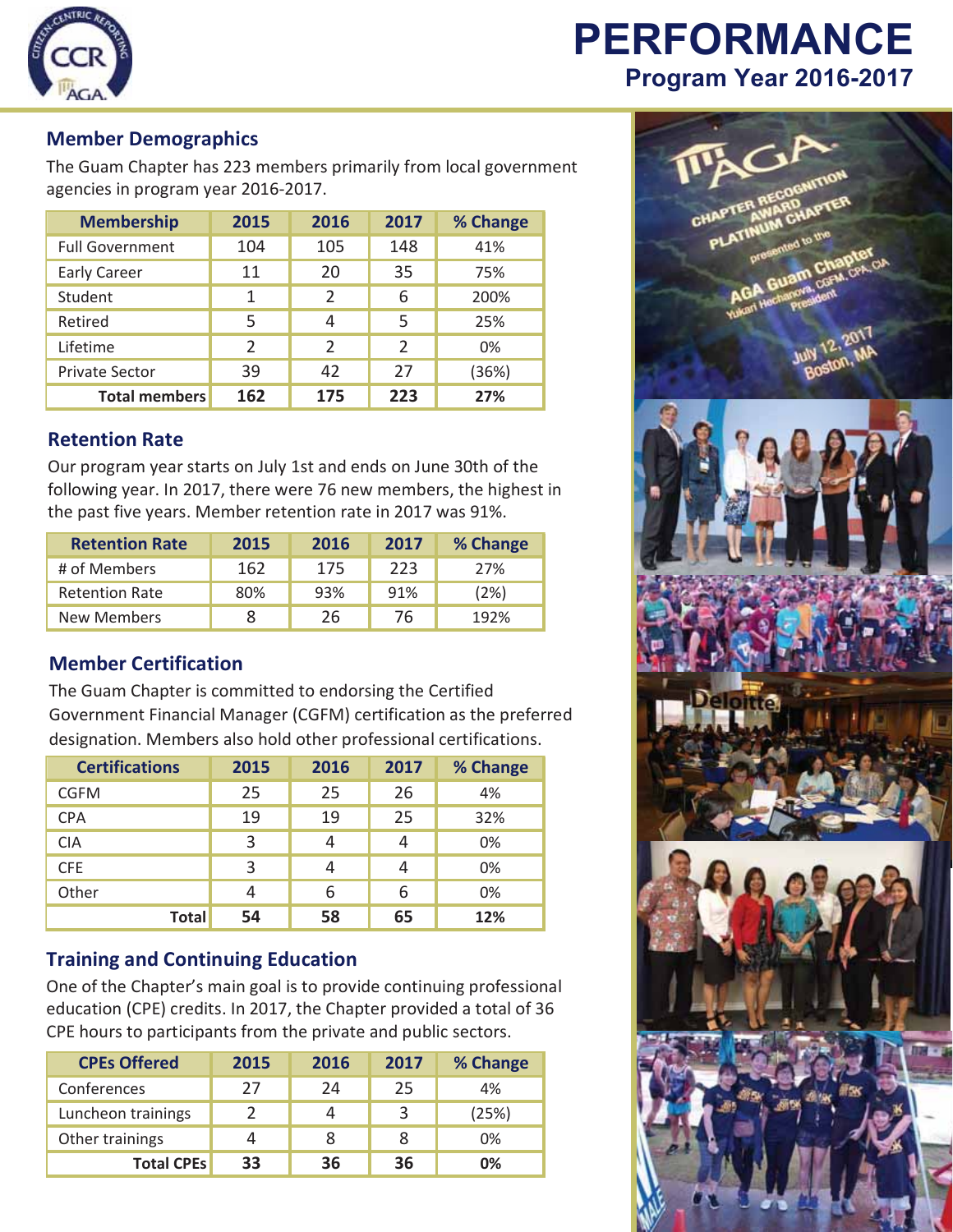

## **FINANCES** Program Year 2016-2017

# **Where Our Money Came From**

| <b>Revenues</b>       | 2015     | 2016     | 2017      | % Change |
|-----------------------|----------|----------|-----------|----------|
| Annual 5K Walk/Run    | \$20,135 | \$11,450 | \$11,720  | 2%       |
| <b>Training</b>       | 50,783   | 2,985    | 79,935    | 2578%    |
| Membership Luncheon   | 6,037    | 9,062    | 7,262     | (20%)    |
| <b>Chapter Dues</b>   | 848      | 745      | 1,034     | 39%      |
| Donations             | 500      | 706      | 102       | (86%)    |
| <b>Others</b>         | 1,634    | 1,266    | 5,795     | 358%     |
| <b>Total Revenues</b> | \$79,937 | \$26,214 | \$105,848 | 304%     |



### **Increase in Revenues**

The increase in training revenue in program year 2017 is attributed to the Chapter's major biennial event, Guam Professional Development Conference held in September 12-14, 2016.

# **Where Our Money Went**

| <b>Expenses</b>                   | 2015     | 2016     | 2017     | % Change |
|-----------------------------------|----------|----------|----------|----------|
| Annual 5K Walk/Run                | \$6,882  | \$6,540  | \$5,284  | (19%)    |
| <b>Training</b>                   | 25,750   | 744      | 35,546   | 4681%    |
| Membership Luncheon               | 10,989   | 16,940   | 12,864   | (24%)    |
| Awards/Scholarships               | 4,488    | 6,300    | 6,212    | (1%)     |
| PDT Scholarships                  | 8,431    | 14,002   | 9,228    | (34%)    |
| <b>Community Service/Donation</b> | 1,953    | 1,105    | 1,357    | 23%      |
| <b>Others</b>                     | 2,467    | 6,005    | 2,863    | (52%)    |
| <b>Total Expenses</b>             | \$60,960 | \$51,634 | \$73,354 | 42%      |



### **Increase in Expenses**

The increase in training expenses in program year 2017 is attributed to the Chapter's major biennial event, Guam Professional Development Conference held in September 12-14, 2016.

# **Financial Position**

| <b>Financial Position</b>        | 2015     | 2016     | 2017     | % Change |
|----------------------------------|----------|----------|----------|----------|
| Cash                             | \$54,142 | \$33,084 | \$61,122 | 85%      |
| Accounts receivable              | 1,036    | 1,606    | 5,121    | 219%     |
| Other assets                     | 5,493    | 4,290    | 1,502    | (65%)    |
| <b>Total assets</b>              | 60,671   | 38,980   | 67,745   | 74%      |
| <b>Total liabilities</b>         | 0        | 3,729    | 0        | (100%)   |
| Net assets                       | 60,671   | 35,251   | 67,745   | 92%      |
| Total liabilities and net assets | \$60,671 | \$38,980 | \$67,745 | 74%      |



### **Increase in Net Assets**

The increase in total assets and net assets were attributed to the Chapter's major biennial event, Guam Professional Development Conference held in September 12-14, 2016.

The AGA Guam Chapter has internal control procedures in place to safeguard funds and provide efficient and effective management of assets. The financial statements presented were reviewed and the complete financial statement reports can be viewed at http://www.aga.guam.net/#!financial-reports/catf. For more information, contact Past-Treasurer, Josephine Villanueva at josiegv@gmail.com.